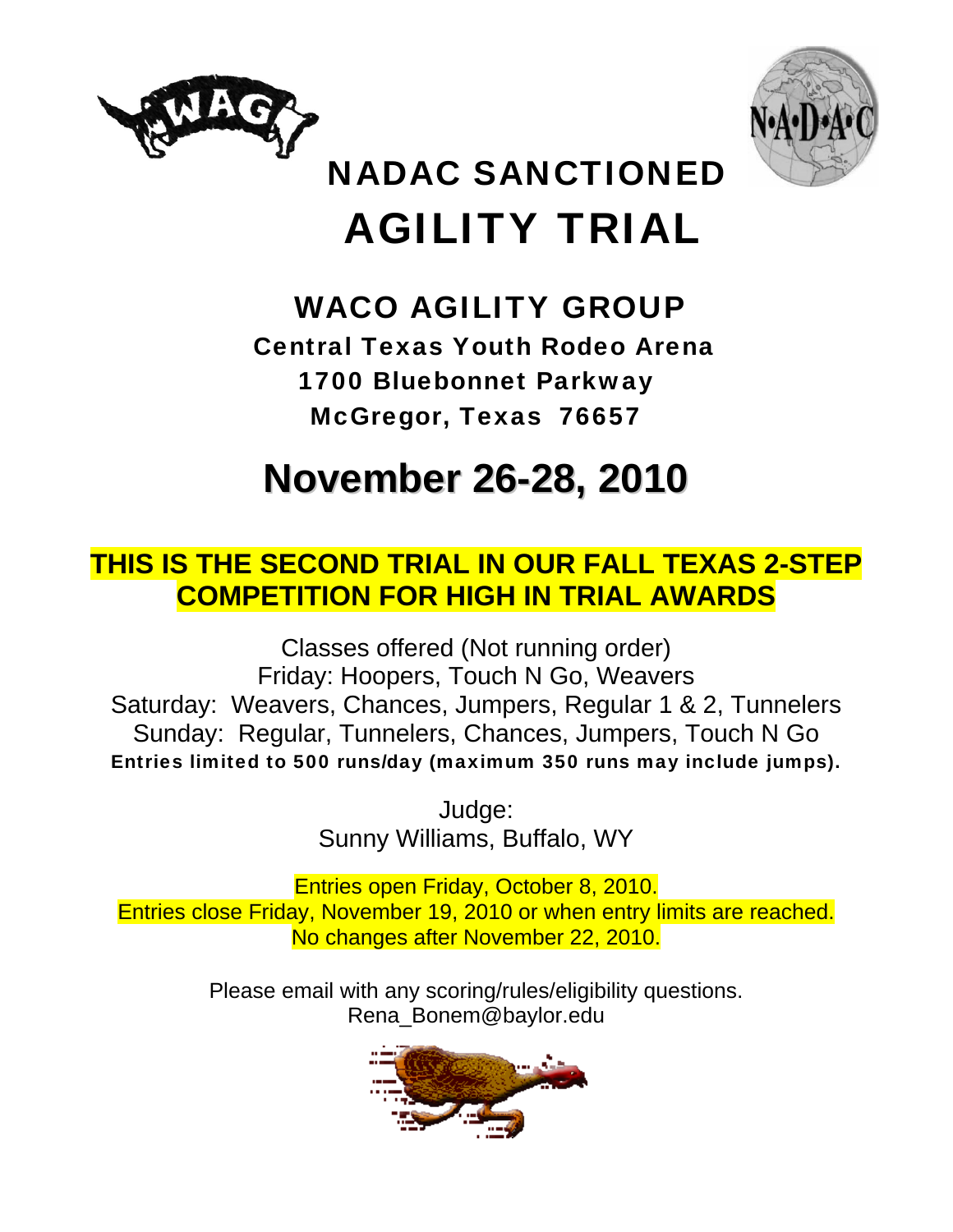## **NADAC Sanctioned (North American Dog Agility Council, Inc.) Agility Trial**

HOSTED BY Waco Agility Group at Central Texas Youth Rodeo Arena 1700 Bluebonnet Parkway McGregor, TX 76657 31° 25' 05.41 N, 97° 24' 50.78" W Indoor, Heated, Horse Arena Packed Dirt Surface (2 rings, run as a 1 ring trial)

### **Friday, Nov 26, 2010 First dog on the line at 4:00 PM**

Running order subject to change: Hoopers, Touch N Go, Weavers Elite, Open & Novice Run Order: Big to Little Veteran Handlers and Standard\*

## **Saturday, Nov 27, 2010 First dog on the line at 8:00 AM**

Running order subject to change: Weavers, Chances, Jumpers, Regular 1 & 2, Tunnelers Elite, Open & Novice Run Order: Little to Big Standard, Veterans\*, Junior Handlers\*

## **Sunday, Nov 28, 2010 First dog on the line at 8:00 AM**

Running order subject to change: Regular, Tunnelers, Chances, Jumpers, Touch N Go Elite, Open & Novice Run Order: Big to Little Standard, Veterans\*, Junior Handlers\*

## \* Note: *NON-JUMPING CLASSES – VETERAN OR DISABLED HANDLER*

*Handlers who are 60 years or older, or who have a disability that restricts mobility, may choose to enter the non-jumping classes as a Veteran Handler and receive 10% more standard course time. This option is for Veteran/Disabled handlers in the non-jumping classes only.* 

*The Veteran/Disabled Handler division is designed for handlers who, due to age or impairment, are mobility limited and need extra time to guide their canine partners through an agility course.* 

*When entering as a Veteran/Disabled Handler, you must enter all dogs in all classes for the entire trial in this Division and must jump 4" lower than your Proficient, Standard Division jump height requires. In the non-jumping classes, dogs will be scored and placed with their Standard Division jump height.* 

## **ENTRIES WILL CLOSE PROMPTLY AT 11:59 PM – Friday, November 19, 2010 or when limits are met.**

## **There will be no move-ups at this trial**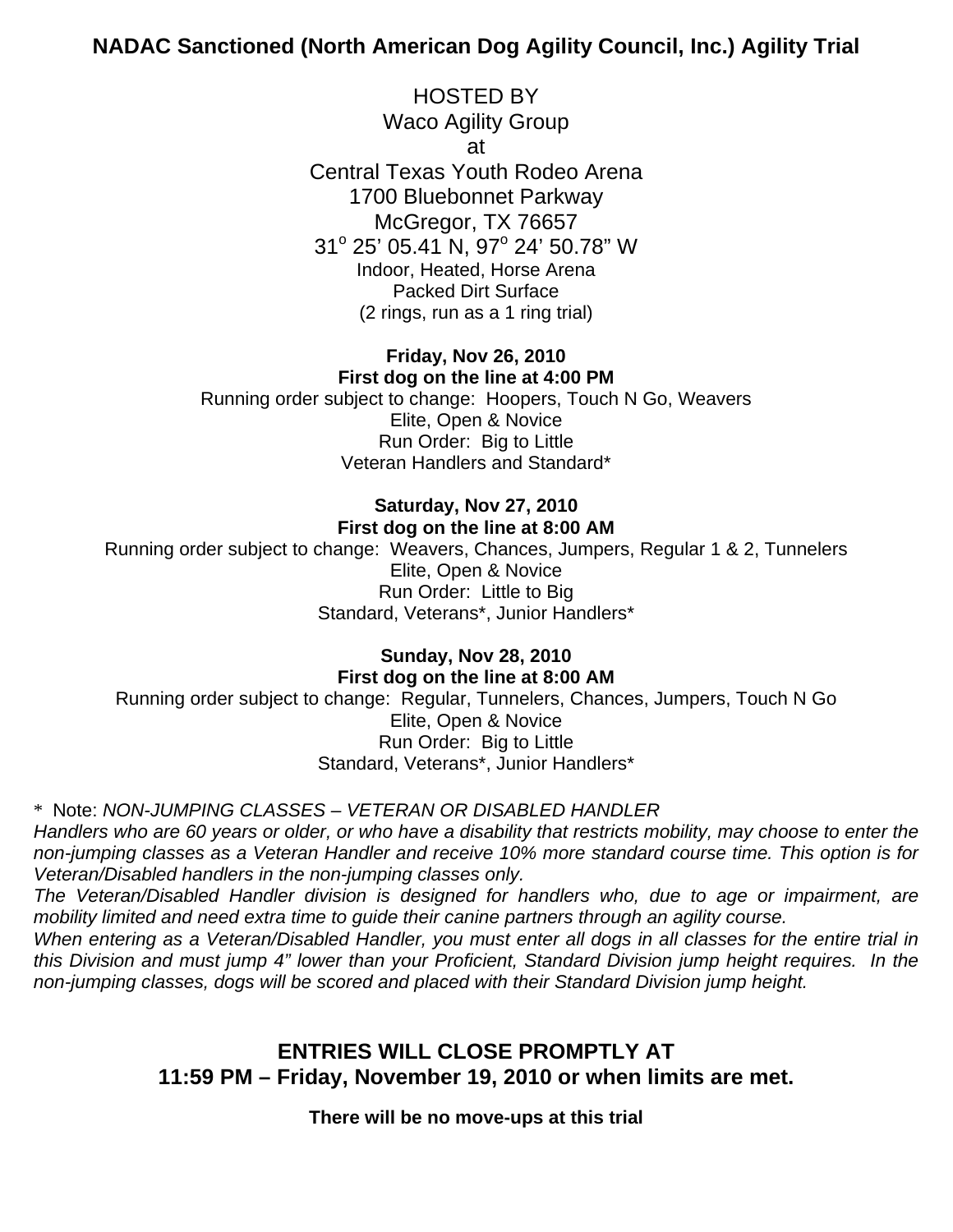## **NOTICE TO EXHIBITORS**

**Below is a brief summary of NADAC rules.** Please refer to [www.nadac.com](http://www.nadac.com/) for a full explanation of all NADAC rules and up to date information. A copy of the current Exhibitors Handbook may be downloaded free from the NADAC web site: [www.nadac.com](http://www.nadac.com/) Exhibitors may request a printed copy of the current Exhibitor Handbook by sending \$5.00 to:

North American Dog Agility Council (NADAC)

P.O. Box 1206, Colbert, OK 74733

- **Please note that NADAC trials should provide a safe and fun environment for both exhibitors and their dogs.**
- **Aggressive dogs will not be tolerated and will be excused from the trial.**
- **The show committee has the right to refuse any entry. Anyone not currently in good standing with NADAC will not be allowed to enter this trial.**
- **Exhibitors, through submission of entry, acknowledge that they are knowledgeable of NADAC rules and regulations, and agree to abide by all rules in effect at the time of this trial.**
- **No entry fee will be refunded if the trial cannot open or be completed by reasons of riots, civil disturbances, fire, acts of God, public emergency, an act of a public enemy, or any other cause beyond the control of the organizing committee.**
- **Checks not honored by the bank do not constitute a valid entry fee. There be a \$35.00 service charge for bank returned checks.**
- **Dog must be registered and have a valid registration number before entries will be accepted. <http://nadac.com/afrm/dogregfrm.asp>**

**Additional Information from the Trial Committee:** 

- **Bitches in heat, lame, or blind dogs are ineligible for entry. Any dog which the judge feels is not in control or which exhibits acts of aggression toward people or other dogs inside or outside of the ring will be excused from the Agility trial. Any owner, handler, or spectator exhibiting poor sportsmanship or abuse towards a dog or person will be required to leave the show site for the duration of the trial.**
- **No refunds will be made for entries withdrawn after the closing date.**
- **Skilled dogs need not be measured. All proficient dogs, not jumping 20 or 20+ or 16 in the veteran or junior handler divisions must be measured unless they have a permanent height card. Dogs with permanent height cards from NADAC do not require measuring.** *Bring your height card with you.*
- **No leads, collars, food, toys, etc. shall be permitted on the course at any time, nor shall food or toys be permitted within 10 feet of the ring, per NADAC rules.**
- **All dogs must be must be on leash or securely crated when not in the ring.**
- **Entries must be made on the entry form included with this premium. Copies may be made.**
- **Dog sales or puppies under eight weeks old are not permitted on the trial site.**
- **No catalogs will be printed. Running order lists will be printed and posted at the ring gate. Handlers with multiple dogs will be separated as much as the class allows.**
- **Waco Agility Group, its board of directors, NADAC, management and the property owners assume no responsibility for any loss, damage or injury sustained by the exhibitors, handlers, or to any of their dogs, personal property, or children.**

**THE MANAGEMENT will not be responsible for the loss or damage to any dog exhibited, or for the possessions of any exhibitor, whether the result was by accident or any other cause. It is distinctly understood that every dog at this event is in the care and custody and control of his owner or handler during the entire time the dog is on the show premises. Any exhibitor whose dogs and/or children create unnecessary disturbances or repeatedly engage in unsafe or disruptive behavior may, at the discretion of the Show Committee, be asked to leave the show site. In such case, no refund of fees paid will be made.** 

#### **SHOW COMMITTEE**

Show Chairperson: Linda Hewgley Show Secretary: Rena M. Bonem Score table: Kevin Monceaux

Chief Ring Steward: Debbie Vogel Judge Hospitality: Marcie Matties Chief Course Builder: Carole Burgin

**Check-in Friday afternoon will be from 2:30 to 3:30 PM, with the first dog on the line at 4:00 PM. Check in Saturday and Sunday morning will be from 7:00 to 7:30, with the first dog on the line at 8:00. You may set up Friday afternoon after 2:00 PM.** Most crating is on dirt with limited crating on concrete. Rubber contacts will be used and weaves will have 24 inch spacing.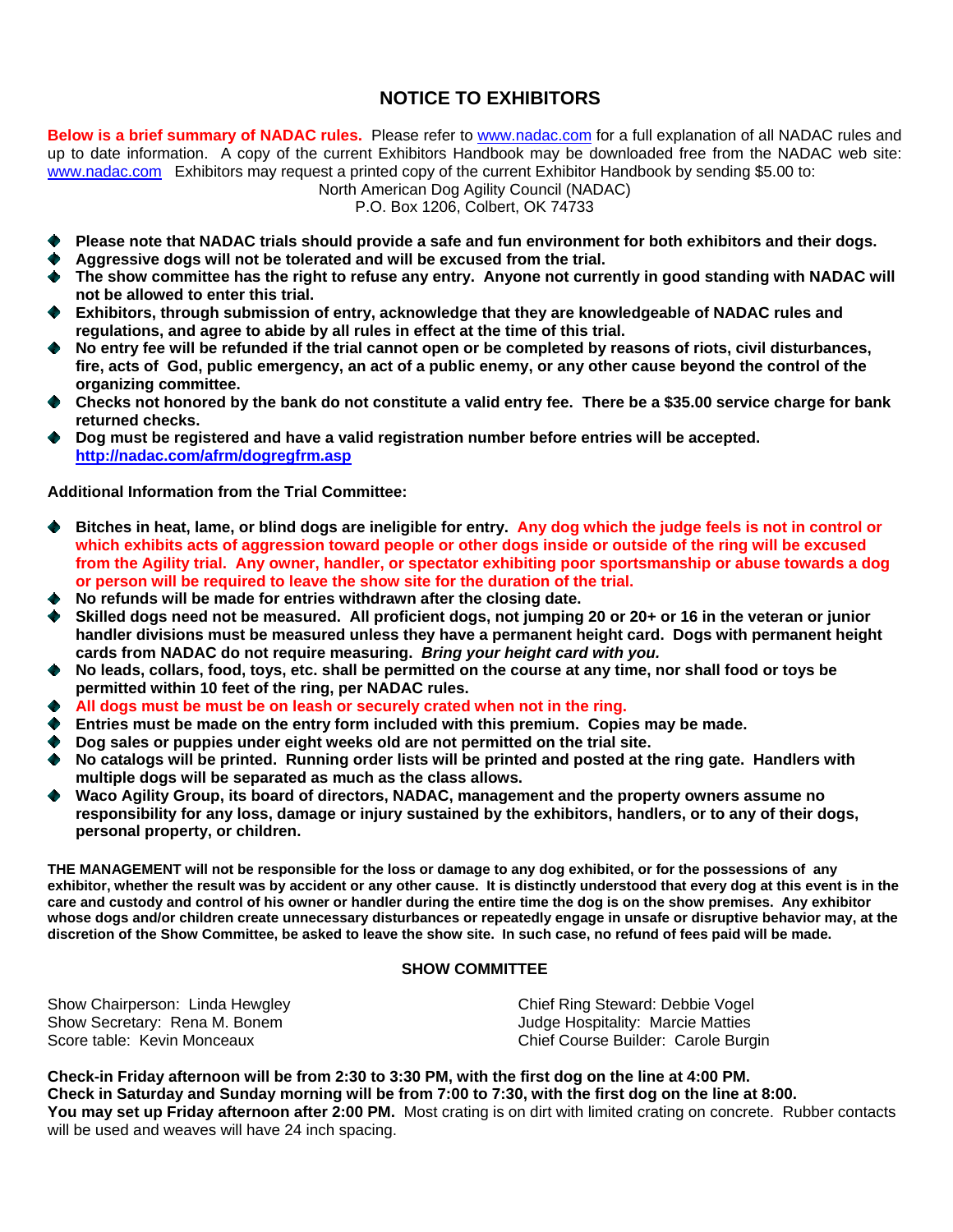## **Directions to the trial site (Central Texas Youth Rodeo Arena)**

**From DALLAS/FORT WORTH AREA**: Take I-35 to the south side of Waco, exit 330 (Loop 340). Exit right and then right again onto Loop 340/Highway 6 access road and then take entrance ramp left onto Loop 340/Highway 6. Go approximately 1 mile to the Waco Drive (Highway 84) exit. Exit right. Go through the light for Franklin Avenue and turn left onto Waco Drive (Highway 84) at the second light. Stay on Highway 84 West and drive approximately 16 miles to McGregor. Once in McGregor, turn left at the blinking light at Brookshires/Conoco. Go approximately 1 mile and turn right on Bluebonnet Parkway. Go approximately 2 blocks and turn left into the parking lot for the Central Texas Youth Rodeo Arena (large metal building on left).

**From AUSTIN OR HOUSTON AREA:** You can take I-35 north to the south side of Waco. Take exit 330 (Loop 340) right and loop over to Loop 340/Highway 6. Then follow directions above.

**Alternate Route From AUSTIN OR HOUSTON (VIA BELTON)**: Take I 35 North to exit 293A toward US-190 W / TX-317 / KILLEEN / FM-436 / FT HOOD. Turn Left on TX 317 and follow 317 for about 30 miles to get to McGregor. Just before you enter McGregor you will pass Dutton Drive on your right. The next left will be Bluebonnet pkwy. Turn left on Bluebonnet. Go approximately 2 blocks and turn left into the parking lot for the Central Texas Youth Rodeo Arena (large metal building on left).

Motels

#### **\*\*\*\*\* If you use Mapquest or Yahoo Maps, Bluebonnet is labeled Johnson Drive.**

Motels that have accepted dogs in the past include: Weston Inn Suites & RV Park Travelodge 711 W. McGregor Drive 7007 HWY 84 W (Waco Drive) McGregor, TX 76638 Waco, TX 76712 1-254-840-0444 1-254-751-7400 Super 8 (Waco Mall) **Days** Inn 6624 HWY 84 W 1500 N. Jack Kultgen Freeway (I-35) Waco, TX 76712 Waco, TX 76705 1-254-799-8585 LaQuinta Inn OR LaQuinta Inn Motel 6 1110 South 9th Street 6003 Woodway Drive (US 84) 3120 Jack Kultgen Freeway (I-35) Waco, TX 76706 Woodway, TX 76712 Waco, TX 76706 1-254-752-9741 1-254-772-0200 1-254-662-4622

Many hotels in the area have stopped allowing pets. Please show respect for other people's property and keep your dog out of bathtubs and pools and CLEAN UP AFTER YOUR DOG!

There are 60 RV hook ups with water and electricity. Arrangements should be made with the Arena office for RV slots. Please contact the arena management (Stanley Peveto: stanleyrp@embargmail.com or (254) 223-3752) for more information and prices. Separate restrooms with showers and handicapped facilities are available in the arena.

#### **CONCESSIONS**

Concessions will be available on site. Other restaurants are located in town.

#### **EMERGENCY VET CARE**

Waco Animal Emergency Clinic is now open after hours, on weekends, and holidays. It is located on the southbound access road of I-35 just before New Road (north of Hooters). Due to construction, their temporary location may be noted in confirmations. The phone number is 254-752-6100.

#### **AWARDS**

Placement ribbons will be awarded to first through fourth place in each jump height for each class, in each category, except Chances which is a pass/fail class. A purple qualifying rosette ribbon shall be given for each qualifying round in each class. This is the second trial in our Fall Texas 2-Step Competition. HIGH IN TRIAL ROSETTES and prizes will be given to the top 4 dogs based on Qualifying points and then placements based on a combination of October and November trial results. A raffle to benefit rescue will be held at this trial. There will also be prizes for all first place qualifying winners.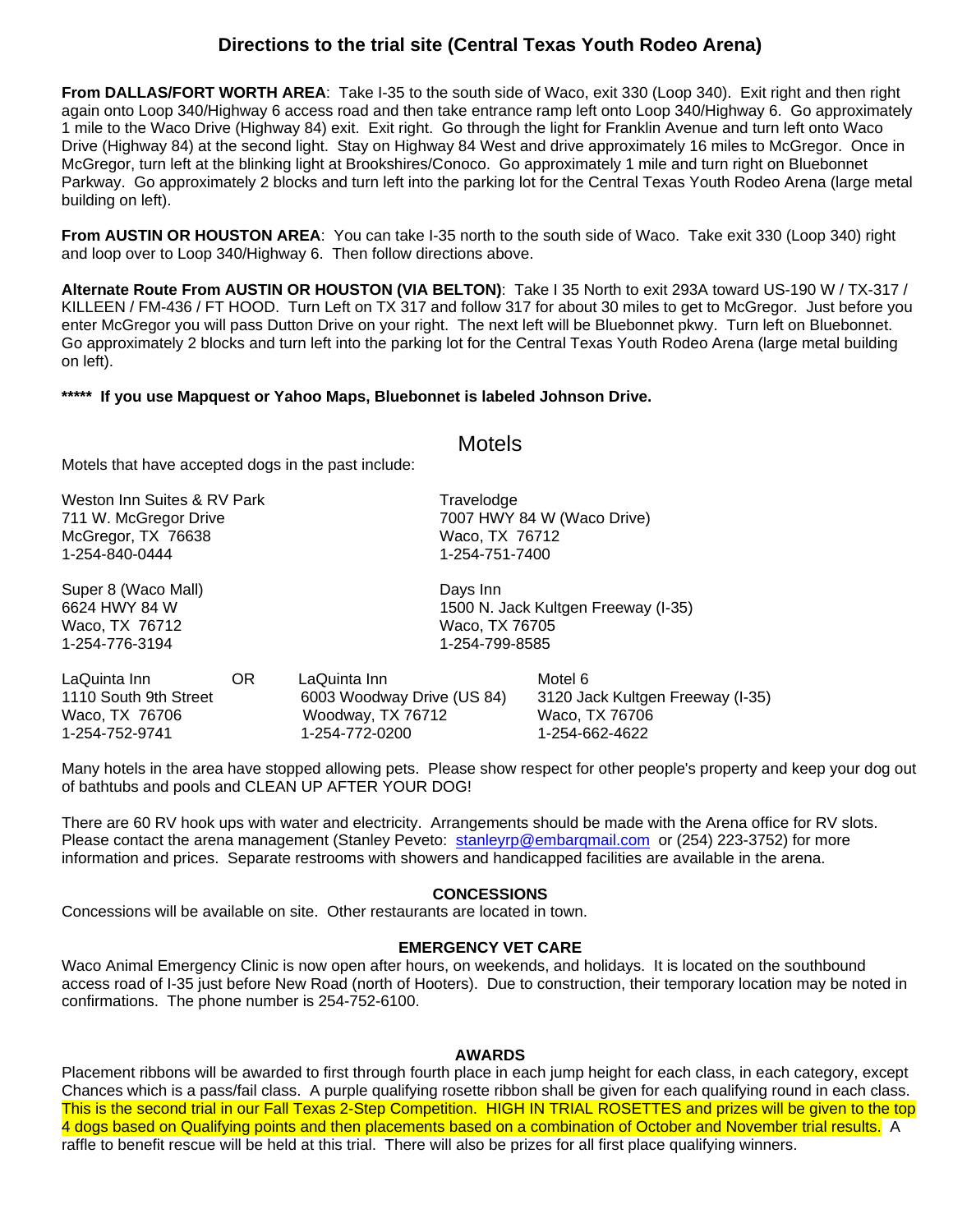#### **VOLUNTEERS**

Priority entry for a limited number of available spots will be given to exhibitors who volunteer to work. We will also provide snacks, drinks, and WAG Bucks, to all volunteers (as well as a sincere appreciation!). Please fill out the volunteer form at the bottom of the entry form.

## B **Entry Fees:**

**Entry per dog per run = \$12.00 Junior handler entry per run = \$5.00 --OR-- Full Weekend Package (all 14 runs): \$140 Second dog Full Weekend Package: \$120 Saturday and Sunday Package \$110 Second Dog for Saturday and Sunday \$90** 

### **\*\*\*Make checks payable to Waco Agility Group**\*\*\*

Returned checks do not constitute a valid entry, and there will be a \$35.00 service charge on all returned checks. Entry into future trials will not be allowed until all fees are paid.

## **All entries must be RECEIVED by November 19, 2010.**

Mail to: **Waco Agility Group c/o Rena Bonem 4121 Gorman Ave. Waco, TX 76710 254-722-1858** 

For more info: Rena\_Bonem@baylor.edu

**IMPORTANT. Please check your dog's NADAC registration number on your trial confirmation as soon as you receive it; also, please check the copy of the results posted at the trial. You should report any errors to the Trial Secretary immediately.** 

**NADAC records trial results as they are submitted by the host clubs/groups. The individual trial results submitted by the club are uploaded to the files section of the [NADACAgility@yahoogroups.com](mailto:NADACAgility@yahoogroups.com) list within two weeks after the NADAC office receives them from the club. The trial results will remain on the list for at least thirty (30) days. Please accept the responsibility to review those results, and check that your registration number and qualifying points, as reported by the club, are correct. You can join the www.NADACAgility@yahoogroups.com list and set your settings to "no mail". You will be able to view trial results and check for any possible discrepancies, without receiving list mail. If you find an error in the reporting of your dog's qualifying points or registration number, please contact the host club. The host club is responsible for correcting any errors and informing NADAC.** 

**Levels. Points earned at a higher level of a class, prior to the completion of the lower level title, will not be banked by NADAC for future use. If a dog earns points in a level of a class that they are not eligible to title in, those points will not be added to the dog's records.**